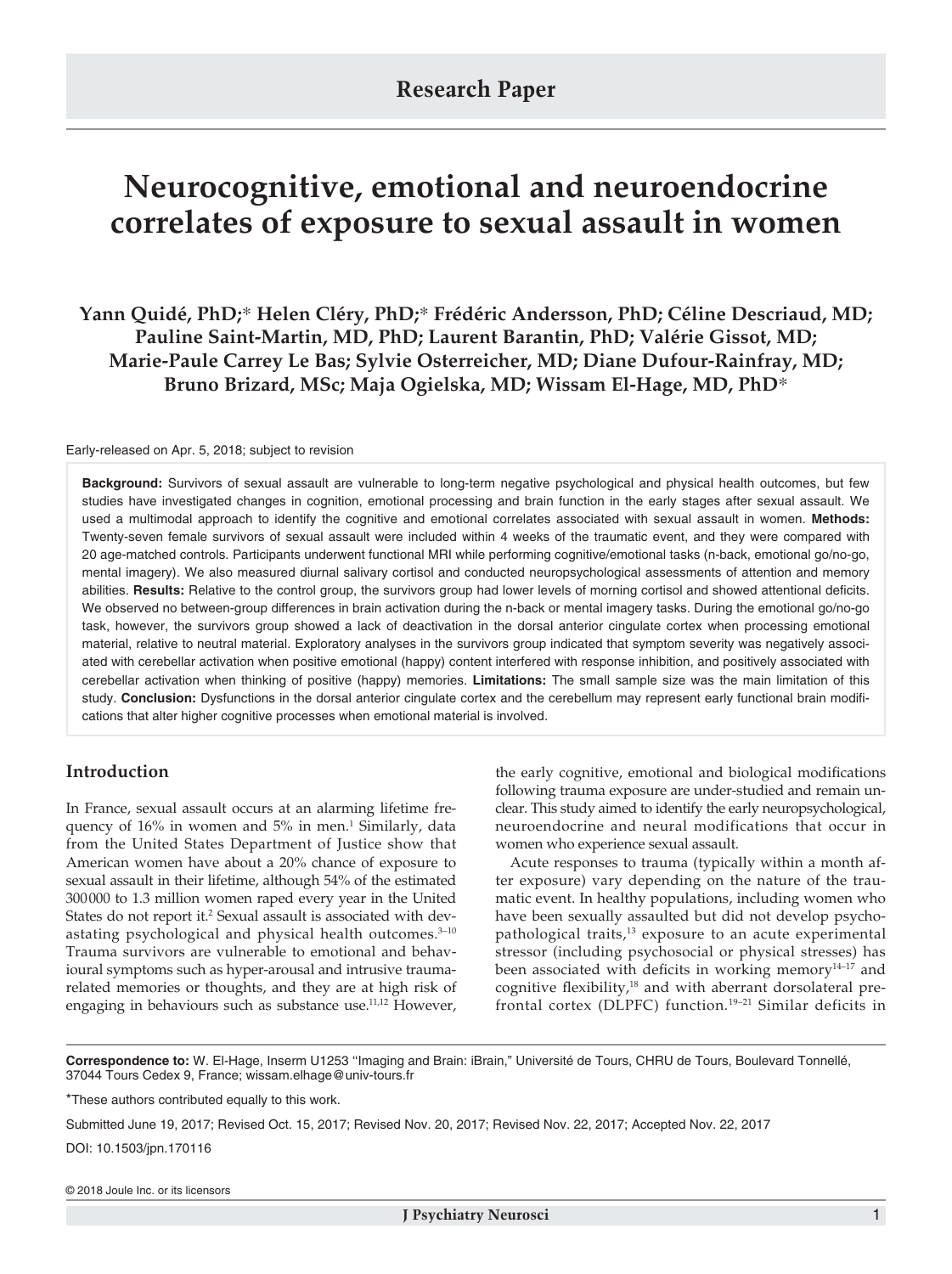higher cognitive function (such as working memory, attention or executive function, including cognitive flexibility or response inhibition) $22,23$  are also common features of acute $24$ and chronic posttraumatic stress disorder (PTSD).<sup>22,25</sup>

In addition to cognitive deficits, PTSD has been associated with deficits in emotional processing.<sup>26</sup> Increased activation in frontal (ventromedial prefrontal cortex [vmPFC], DLPFC), posterior cingulate cortex/precuneus and sensory areas (occipital, temporal) are evident when patients with acute stress disorder or acute PTSD are exposed to personalized trauma-related recall or pictures, $27-30$  or when they appraise fearful faces. $31$  In contrast, when women with chronic sexual assault–related PTSD performed an n-back working memory task, researchers found no association between trauma-related material and changes in brain function.32 A recent meta-analysis of functional neuroimaging studies indicated a critical role for the posterior cingulate cortex/precuneus, anterior cingulate cortex and angular gyrus when processing trauma-related stimulation.<sup>33</sup> Deficits in retrieving specific autobiographical memories (a common feature of acutely traumatized populations<sup>24,34</sup>) were associated with increased activation in the amygdala and vmPFC and increased connectivity between these regions when patients with chronic PTSD retrieved negative memories.<sup>35</sup> In contrast, retrieving positive memories was associated with decreased amygdala and vmPFC activation and decreased connectivity between these regions.<sup>35</sup> The regions involved in cognition, autobiographical memory and emotional processing — including the DLPFC, vmPFC, anterior cingulate cortex, middle occipital cortex, left inferior parietal lobule, insula and regions from the medial temporal lobe (amygdala, hippocampus, parahippocampal gyrus, entorhinal gyrus) — are also activated during intrusive memories and are critical for mental imagery processes (see Clark and Mackay<sup>36</sup> for a review). Although there is accumulating evidence for deficits in cognitive function, emotional processing, autobiographical memory and mental imagery processes in PTSD, along with brain-function alterations in overlapping regions across these dimensions, the neural correlates associated with these deficits in acutely traumatized individuals particularly women who have been sexually assaulted are unclear and under-studied.

Finally, exposure to acute stress activates the hypothalamic– pituitary–adrenal axis, resulting in the production of glucocorticoids (cortisol) in the adrenal gland, released into the blood. The hypothalamic–pituitary–adrenal axis is critical for adequate stress response and maintaining homeostasis.<sup>37</sup> Patients with PTSD generally present with blunted levels of cortisol<sup>38,39</sup>; however, because cortisol concentrations are also affected by factors such as age, sex, type of trauma, time of collection and time since trauma, these findings are inconsistent.38,39 Notably, while trauma-exposed individuals (independent of sex) have shown lower daily cortisol output,40 women with PTSD have shown elevated afternoon cortisol concentrations.38,39 However, despite this evidence, early variations in diurnal cortisol concentration in women exposed to sexual assault are not well characterized.

This study used a multimodal approach to identify the early cognitive, emotional and biological modifications associated with sexual assault in women. We recruited women exposed to sexual assault, along with nonexposed controls, and participants performed neuropsychological assessments (working memory and attention), provided diurnal salivary cortisol samples and underwent functional brain imaging. We expected that exposure to sexual assault would be associated with decreased cognitive performance as well as blunted morning and elevated afternoon cortisol concentrations. We also expected to observe decreased activation in the DLPFC and anterior cingulate cortex during working memory, response inhibition (emotional go/no-go) and mental imagery tasks, along with increased activation in the amygdala, the vmPFC and the posterior cingulate cortex/precuneus during the mental imagery task and emotional processing (emotional go/no-go).

# **Methods**

# *Ethics*

This study was approved by an independent research ethics committee (CPP Tours Ouest-1, France; 2010-R36). The project was registered on the ClinicalTrials.gov website (NCT01405495) and was supervised by a clinical investigation monitoring committee (Inserm CIC1415). All patients consented to participate after they were informed of the study's purpose. Participants received €200 for completing the study.

# *Participants*

In collaboration with several sexual assault referral centres and the University Hospital of Tours, France, 102 survivors of sexual assault were asked to participate in the study. Of those, 50 refused to participate and 25 reported 1 or more exclusion criteria: history of head injury, substance use, claustrophobia, current use of a psychotropic medication for more than 21 days, medical disorders affecting brain function (e.g., epilepsy, tumour), and MRI contraindications. Twenty-seven participants were included within 4 weeks of experiencing a sexual assault. We also recruited 20 age-matched healthy controls with no history of sexual assault from the general population. To ensure a sufficient number of participants with posttraumatic symptoms at a follow-up visit 6 months later (not reported in this article), we recruited more survivors than controls. A trained psychiatrist (W.E.) interviewed all participants. We used the Mini International Neuropsychiatric Interview<sup>41</sup> to screen the control group for the presence of any neuropsychiatric disorder, and we used the Clinician-Administered PTSD Scale (CAPS)<sup>42</sup> to assess symptom severity among the survivors. We assessed comorbid depressive symptoms using the 13-item version of the Beck Depression Inventory43 and anxiety levels using the State-Trait Anxiety Inventory.44 Clinical interviews, neuropsychological assessments, cortisol collection and imaging acquisitions were all performed on the same day.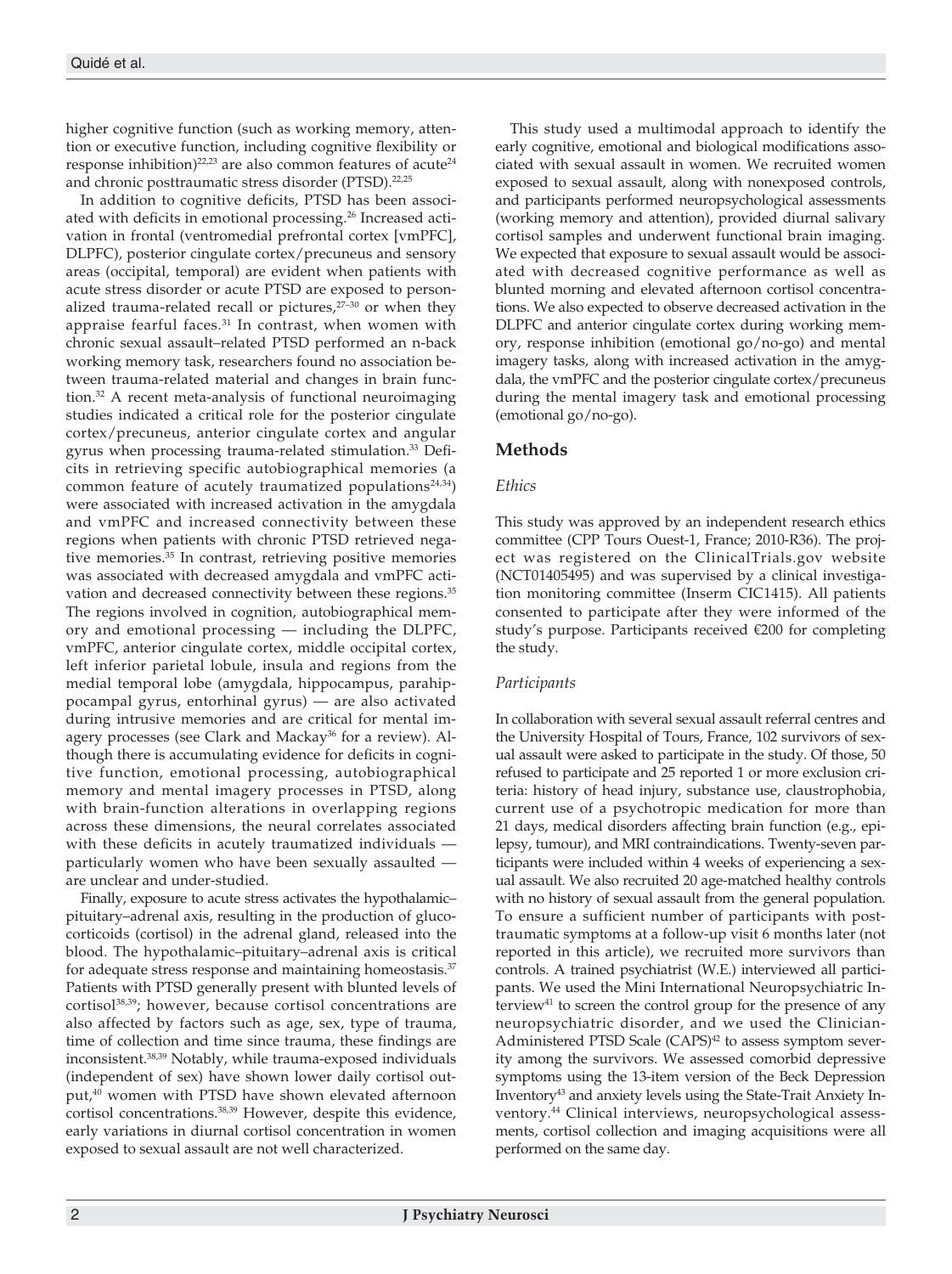# *Neuropsychological assessment*

We tested visual attention and task switching using a computerized version of the Trail-Making Test (TMT, http:// pebl.sourceforge.net/wiki/index.php/PEBL\_Trail-making\_ task).45,46 The task required the participant to connect consecutive targets. In part A, the targets are all numbers, and the participant must connect them in sequential order (e.g., 1, 2, 3, ...); in part B, the participant alternated between numbers and letters (e.g., 1, A, 2, B, ...). In addition to accuracy and reaction to both the TMT-A and TMT-B, we derived an index of executive functioning from the differences between each part of the test (TMT-B minus TMT-A) for both accuracy and time to perform the task.<sup>47</sup>

We evaluated attentional abilities using 2 subtests of the Tests of Attentional Performance (TAP) battery.<sup>48</sup> We tested the flexibility of focused attention by having participants alternate between 2 sets of targets, including verbal (letters and numbers) and nonverbal (angular and round shapes) stimuli. Two stimuli, 1 from each set, were presented simultaneously and randomly on the left or the right side of the fixation point. From one presentation to the next, the target changed from letters/numbers to angular/round shapes, and vice versa. The participants pressed a key corresponding to the side of the target (left or right) as quickly as possible. Reaction times and number of correct responses were measured.

# *Salivary cortisol levels*

Trauma-exposed individuals show lower daily cortisol output<sup>40</sup> and decreased morning cortisol,<sup>38,39</sup> but women who have experienced sexual abuse are more likely to show increased cortisol levels in the afternoon.38,39 To better capture early diurnal changes in salivary cortisol following trauma exposure, we collected samples at 4 time points (8 am, 12 pm, 4 pm and 8 pm) using Salivettes (Sarstedt AG & Co). Participants were asked not to brush their teeth, drink, eat or smoke 90 minutes before saliva sampling, and they received an instruction sheet to increase adherence. They were asked to record when each sample was taken to ensure adherence to the timing protocol. After collection, samples were returned to the laboratory and stored at −20°C until the assay. Salivary cortisol concentration was determined using high-performance liquid chromatography coupled to tandem mass spectrometry and using a CHS MSMS steroid kit (PerkinElmer). Not all analyses could be completed because participants failed to collect a sample or because they collected an insufficient amount of saliva.

# *Functional MRI procedure*

All stimuli were generated using E-PRIME (v2.0; Psychology Software Tools) and projected on a screen at the rear of the magnet using an LCD projector. Participants were given instructions and received a practice session on each task before each scan. Instructions were repeated before each task.

# **n-back working memory task**

A series of letters was presented, and participants were asked to decide whether each item was the same as the item presented n-time back. We tested 4 levels of difficulty (0 back or identification condition, 1-back, 2-back and 3-back). This blocked-design experiment consisted of 3 blocks of each difficulty level presented in a pseudorandom order. In each block, 14 stimuli were presented (500 ms each, not jittered); the number of targets depended on the difficulty of the condition.

# **Emotional go/no-go task**

Participants were instructed to target a category (sex: male or female), and asked to press a button only when they saw a face that matched the target category. The stimuli consisted of neutral, happy and sad facial expressions from 4 men and 4 women extracted from the Facial Expressions of Emotion Stimuli and Tests.<sup>49,50</sup> Stimuli were presented in black and white on a grey background to better control the luminance effect. The experiment consisted of 4 blocks with 75% "go" stimuli. Each stimulus had a duration of 500 ms with a pseudorandomized interval between stimuli varied between 1000 ms and 7000 ms.

# **Mental imagery task**

This task consisted of 3 conditions. In the rest condition, when a "0" appeared at the centre of the screen, participants were asked to rest, keeping mind-wandering to a minimum. In the positive condition, when a "+" appeared at the centre of the screen, participants were asked to remember their best (positive) memories. In the negative condition, when a "−" appeared at the centre of the screen, participants were asked to remember their worst (negative) memories. Each condition lasted for 30 seconds and was presented 3 times in a pseudorandom order. After the task, participants were asked to describe and rate their memories during the positive and negative conditions.

# *Data acquisition*

Imaging data were acquired on a 3 T Siemens Magnetom Verio scanner (Siemens AG) using a 12-channel brain coil. We acquired high-resolution  $T_1$ -weighted 3D anatomic scans for each participant (192 contiguous sagittal slices; 1 mm slice thickness; repetition time 1.9 s; echo time 2.48 ms; inversion time 0.9 ms; flip angle  $9^{\circ}$ ; in-plane resolution 1  $\times$ 1 mm). We acquired functional images for each task (n-back: 136 volumes; emotional go/no-go: 182 volumes; mental imagery: 180 volumes) using a  $T_2^*$ -weighted gradient-echo echo planar sequence (41 axial slices in ascending order; slice thickness 3 mm, no gap; repetition time 2.5 s, echo time 30 ms, flip angle 90°, field of view 240 mm, matrix 80  $\times$  80, in-plane resolution  $3 \times 3$  mm).

# *Image processing*

We performed image preprocessing using statistical parametric mapping software (SPM12, Wellcome Department of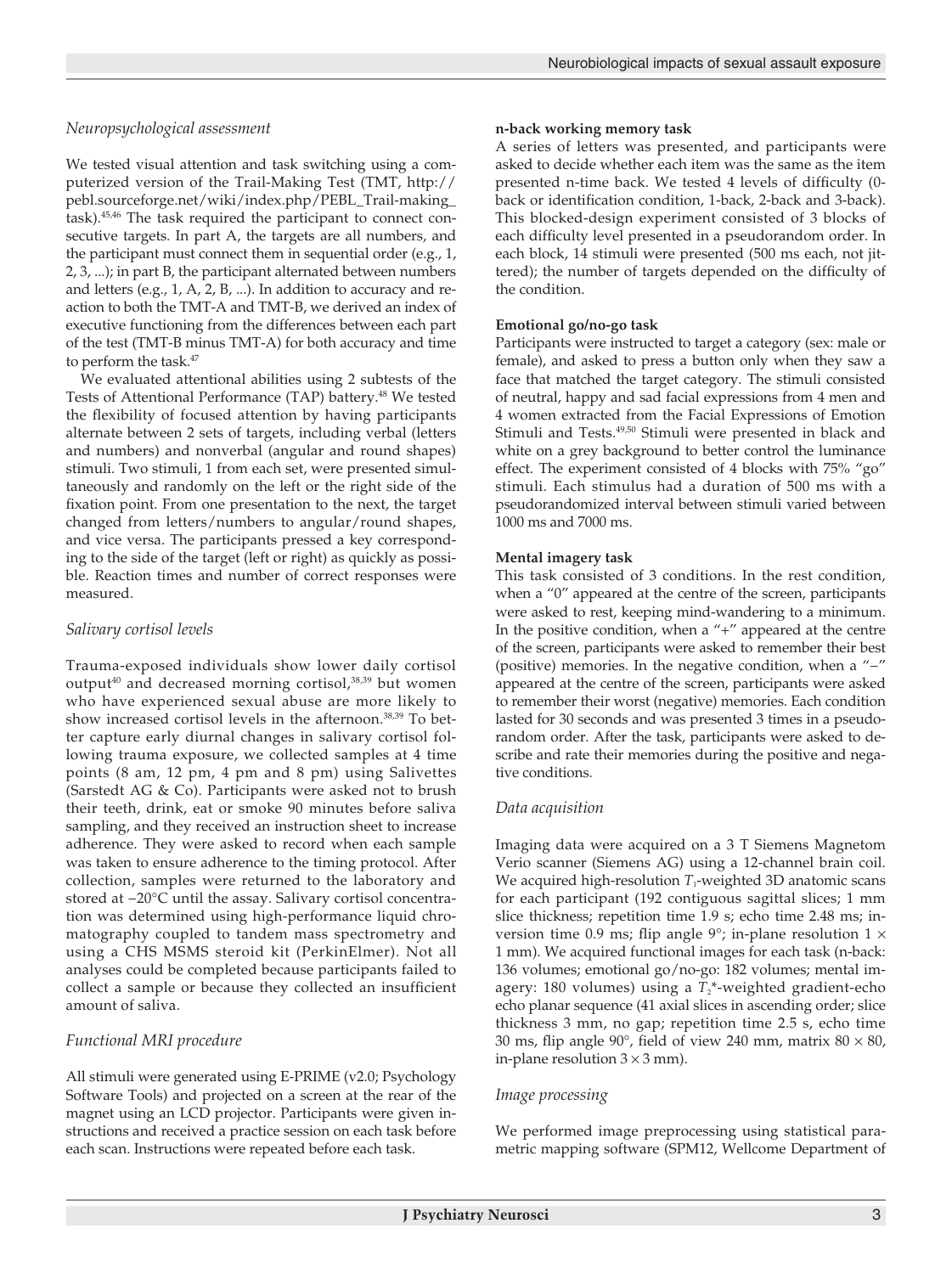Cognitive Neurology, University College London; www.fil. ion.ucl.ac.uk/spm). The first 4 acquisitions for each participant were discarded to allow for magnetization stability. Functional volumes were time-corrected, motion-corrected by spatial realignment to the first volume and then normalized to the Montreal Neurological Institute (MNI) reference brain. Finally, the normalized functional images were spatially smoothed with an 8 mm full-width at half-maximum Gaussian kernel. We included the 6 estimated movement parameters as covariates in the design matrix. We analyzed the 3 cognitive tasks separately. Individual contrasts of interest consisted of n-back (1-, 2-, 3-back) versus 0-back for the n-back task; no-go versus go, male versus female and emotional versus neutral for the emotional go/no-go task; and positive versus rest and negative versus rest for the mental imagery task.

#### *Statistical analysis*

In addition to the relatively small sample size, variables for sample characteristics, neuropsychological measures and cortisol measures did not meet the assumption of normal distribution. Therefore, we performed nonparametric Mann– Whitney tests to compare groups on continuous variables and reported the corresponding standardized statistics (*z*) and associated effect sizes ( $r = z/\sqrt{N}$ , where *N* is the sample size for the test). Statistical significance was set at  $p < 0.05$ . Within the survivor group, we also explored potential associations between symptom severity (CAPS total score), cortisol concentrations (8 am, 12 pm, 4 pm and 8 pm) and neuropsychological performance (accuracy and reaction time for the TMT-A, TMT-B, TMT-B minus TMT-A, TAP flexibility of focused attention with nonverbal and verbal stimuli) using Spearman correlations. Statistical significance for these exploratory analyses was set at *p* < 0.01.

# *Neuroimaging*

Whole-brain analyses were carried out for the 3 functional MRI tasks using the statistical nonparametric mapping toolbox (SnPM13; http://warwick.ac.uk/snpm).51 Individual contrasts of interest for each task were entered into separate second-level 2-sample *t*-tests. Statistical significance was set at an initial uncorrected cluster-forming threshold of  $p < 0.001$ , to which we applied a family-wise error (FWE) correction resulting from permutation tests

# **Table 1: Participant characteristics**

at the cluster level ( $p_{\text{FWEc}}$  < 0.05). In addition, in the survivor group, we explored the associations between symptom severity (CAPS total score as regressor of interest) and brain activation for each contrast of interest using the regression model available from SnPM13 ( $p_{\text{FWEC}}$  < 0.05). We identified MNI regions using the Automated Anatomic Labelling atlas.<sup>52</sup>

# **Results**

#### *Participant characteristics*

Details of the participant characteristics are provided in Table 1. Briefly, groups were statistically matched for age, but the survivor group was slightly less educated and reported significantly higher levels of anxiety (State-Trait Anxiety Inventory) and depressive symptoms (Beck Depression Inventory) than the control group.

#### *Neuropsychological assessment*

Statistical details of group differences on neuropsychological assessment are provided in Table 2. We found no significant group differences for accuracy or reaction time on the TMT-A. On the TMT-B, we found no difference in reaction time, but the survivor group performed significantly less accurately than the control group. The groups did not differ significantly in terms of performance or reaction time in the executive function measure (i.e., TMT-B minus TMT-A). Similarly, we found no significant between-group differences in accuracy of reaction time for the verbal or nonverbal versions of the TAP focused attention battery.

#### *Salivary cortisol levels*

Relative to the control group, the survivor group had significantly lower morning (8 am) cortisol concentration, but the groups did not differ significantly at the other time points (12 pm, 4 pm and 8 pm; Table 3). To determine whether there were differences in diurnal cortisol concentrations across the day, we performed an exploratory repeated-measures analysis of variance and found a significant effect for cortisol sample (Wilks' Λ = 0.278, *F*<sub>3,41</sub> = 35.428, *p* < 0.001, η<sub>*p*</sub><sup>2</sup> = 0.722), but no significant effect for group ( $F_{1,43}$  = 1.274,  $p = 0.265$ ,  $η_p^2$  = 0.029) or cortisol sample  $\times$  group interaction (Wilks'  $\Lambda$  = 0.955,  $F_{3,41} = 0.639$ ,  $p = 0.594$ ,  $\eta_p^2 = 0.045$ ).

| Table 1: Participant characteristics |                                                |                                                 |                                                         |
|--------------------------------------|------------------------------------------------|-------------------------------------------------|---------------------------------------------------------|
| Characteristic                       | Controls $(n = 20)$ ;<br>mean $\pm$ SD (range) | Survivors $(n = 27)$ ;<br>mean $\pm$ SD (range) | Statistics*                                             |
| Age, yr                              | $28.30 \pm 10.07$ (18-52)                      | $27.22 \pm 8.80$ (18-53)                        | $U = 261.00$ , $z = -0.194$ , $p = 0.849$ , $r = -0.03$ |
| Education, yr                        | $14.55 \pm 1.99$ (11-18)                       | $13.30 \pm 2.09$ (10-18)                        | $U = 173.50$ , $z = -2.146$ , $p = 0.032$ , $r = -0.31$ |
| CAPS, mean total score               |                                                | $58.78 \pm 19.83$ (19-97)                       |                                                         |
| BDI, mean total score                | $1.10 \pm 1.62$ (0-5)                          | $13.44 \pm 7.33(1 - 29)$                        | $U = 528.00$ , $z = 5.603$ , $p < 0.001$ , $r = 0.82$   |
| STAI, mean total score               | $27.45 \pm 6.93$ (20-43)                       | $52.19 \pm 13.85$ (22-74)                       | $U = 507.00$ , $z = 5.107$ , $p < 0.001$ , $r = 0.74$   |
|                                      |                                                |                                                 |                                                         |

BDI = Beck Depression Inventory; CAPS = Clinician-Administered PTSD Scale; SD = standard deviation; STAI = State-Trait Anxiety Inventory. \*Significant differences are in bold.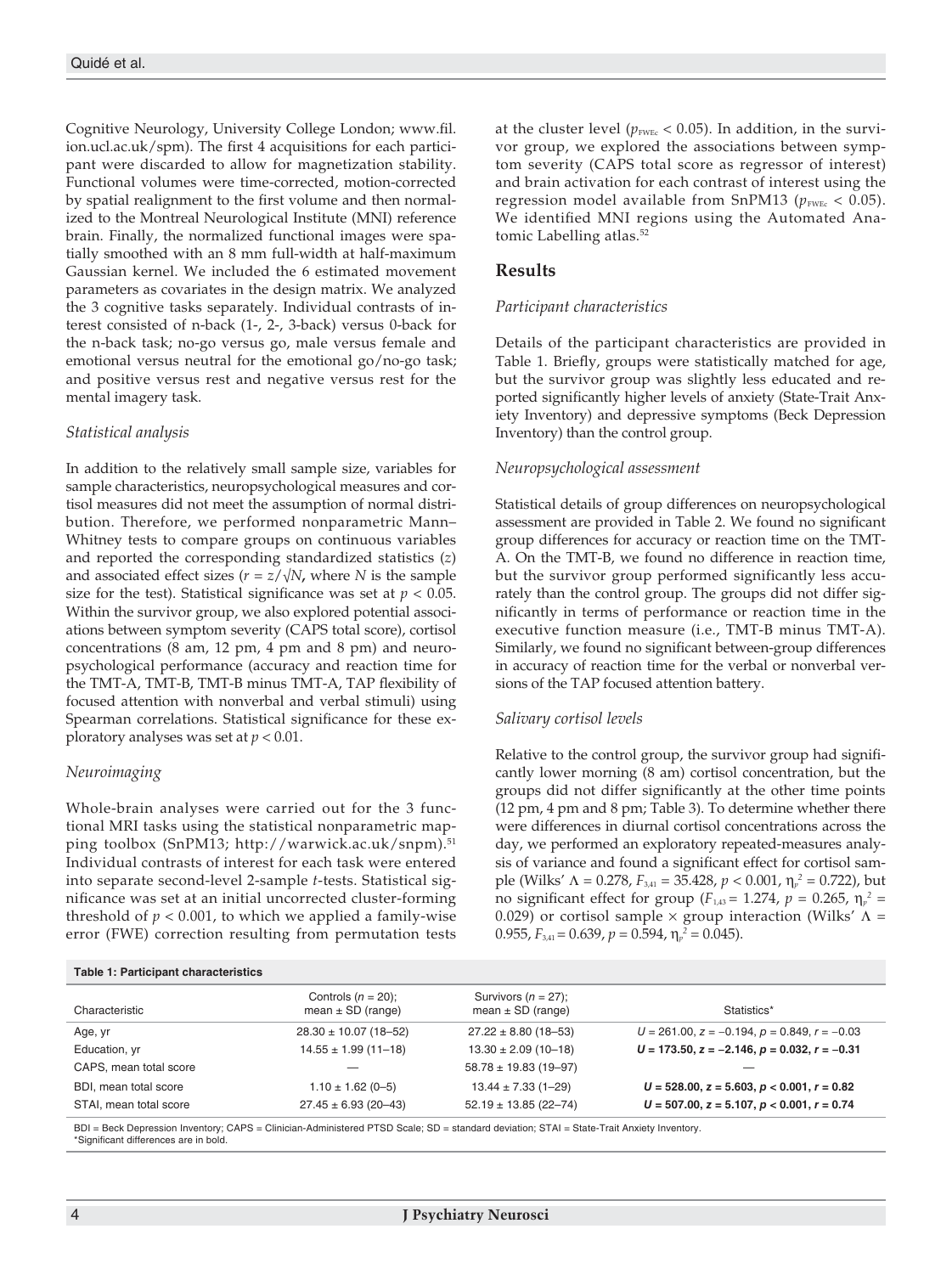| Table 2: Group differences on neuropsychological assessment |  |  |
|-------------------------------------------------------------|--|--|
|-------------------------------------------------------------|--|--|

|                                               | Controls:           | Survivors;          |                                                         |
|-----------------------------------------------|---------------------|---------------------|---------------------------------------------------------|
| Assessment                                    | $mean \pm SD$       | $mean \pm SD$       | Statistics*                                             |
| TMT-A accuracy, %                             | $95.04 \pm 4.52$    | $94.18 \pm 4.79$    | $U = 192.50$ , $z = -0.460$ , $p = 0.653$ , $r = -0.09$ |
| TMT-A total time, s,                          | $19.67 \pm 2.92$    | $27.97 \pm 16.19$   | $U = 221.00$ , $z = 1.286$ , $p = 0.214$ , $r = 0.26$   |
| TMT-B accuracy, %                             | $93.48 \pm 3.70$    | $89.46 \pm 4.77$    | $U = 167.00$ , $z = -2.021$ , $p = 0.045$ , $r = -0.41$ |
| TMT-B total time, s                           | $26.20 \pm 6.21$    | $41.02 \pm 21.71$   | $U = 231.00$ , $z = 1.898$ , $p = 0.061$ , $r = 0.39$   |
| TMT-B - TMT-A accuracy, %                     | $-0.016 \pm 0.044$  | $-0.047 \pm 0.072$  | $U = 178.00$ , $z = -1.348$ , $p = 0.192$ , $r = -0.28$ |
| TMT-B - TMT-A total time. s                   | $6.53 \pm 4.59$     | $13.05 \pm 12.24$   | $U = 222.00$ , $z = 1.347$ , $p = 0.192$ , $r = 0.27$   |
| TAP flexibility - verbal accuracy             | $95.29 \pm 4.11$    | $92.00 \pm 6.35$    | $U = 176.00$ , $z = -1.079$ , $p = 0.308$ , $r = -0.22$ |
| TAP flexibility - verbal reaction time, ms    | $736.01 \pm 176.45$ | $962.74 \pm 326.63$ | $U = 217.00$ , $z = 1.670$ , $p = 0.103$ , $r = 0.35$   |
| TAP flexibility - nonverbal accuracy          | $96.57 \pm 3.21$    | $86.06 \pm 23.81$   | $U = 163.00$ , $z = -1.957$ , $p = 0.055$ , $r = -0.41$ |
| TAP flexibility – nonverbal reaction time, ms | $737.51 \pm 109.80$ | $817.38 \pm 308.98$ | $U = 205.00$ , $z = 0.869$ , $p = 0.413$ , $r = 0.18$   |

SD = standard deviation; TAP = Tests of Attentional Performance; TMT = Trail-Making Test. \*Significant differences are in bold.

| Table 3: Salivary cortisol levels for each collected sample, nmol/L  |                                        |                                          |                                                         |
|----------------------------------------------------------------------|----------------------------------------|------------------------------------------|---------------------------------------------------------|
| Time point                                                           | Controls $(n = 19)$ ;<br>$mean \pm SD$ | Survivors ( $n = 26$ );<br>mean $\pm$ SD | Statistics*                                             |
| 8 am                                                                 | $6.82 \pm 4.60$                        | $5.36 \pm 5.49$                          | $U = 159.00$ , $z = -2.022$ , $p = 0.043$ , $r = -0.30$ |
| $12 \text{ pm}$                                                      | $2.68 \pm 1.51$                        | $2.30 \pm 1.79$                          | $U = 204.00$ , $z = -0.988$ , $p = 0.323$ , $r = -0.15$ |
| 4 pm                                                                 | $2.07 \pm 1.04$                        | $1.78 \pm 0.97$                          | $U = 191.50$ , $z = -1.276$ , $p = 0.202$ , $r = -0.19$ |
| 8 pm                                                                 | $1.00 \pm 0.61$                        | $0.97 \pm 0.52$                          | $U = 228.50$ , $z = -0.425$ , $p = 0.671$ , $r = -0.06$ |
| $SD = standard deviation$ .<br>*Significant differences are in bold. |                                        |                                          |                                                         |

# *Exploratory correlational analyses*

In the survivor group, we found no significant associations between CAPS total and cortisol concentrations at any time point, or with neuropsychological performance (all *p* > 0.05). Exploratory associations between neuropsychological performance and cortisol measurements did indicate a significant negative association between cortisol at 8 am and executive functioning (TMT-B minus TMT-A;  $\rho = -0.646$ ,  $p = 0.009$ ) and a significant positive association with the time to perform the task ( $\rho = 0.704$ ,  $p = 0.003$ ).

# *Neuroimaging*

Whole-brain analyses indicated no significant differences between the control and survivor groups in terms of brain function during the n-back and mental imagery tasks. During the emotional go/no-go task, we found no significant group differences for the male versus female or no-go versus go contrasts. However, relative to the control group, the survivor group showed a significant lack of deactivation in a bilateral cluster that included the dorsal anterior cingulate cortex (dACC) and the medial superior frontal gyrus (peak MNI coordinates *x*, *y*, *z* = 4, 22, 36; k = 854; pseudo- $t$  = 5.23;  $p_{\text{FWEC}}$  = 0.013) during emotional processing (emotional > neutral; Fig. 1). In addition, using contrasts comparing emotional nogo (happy or sad, separately) versus neutral go trials, we explored potential group differences in emotional interference with response inhibition. These analyses yielded no significant between-group differences.

In the survivor group, we found no whole-brain associations between CAPS total scores and brain activation during the n-back task. However, bilateral decreased activation in the cerebellum, encompassing the cerebellar lobules VI, VIII, IX, crus I and vermis VIII–IX, for the happy no-go versus neutral go contrast (emotional interference with response inhibition; Fig. 2A) was significantly associated with higher CAPS total scores ( $R^2$  = 0.637; peak MNI coordinates  $x, y, z = -22, -48, -36$ ; pseudo- $t = 6.4$ ;  $k = 2002$ ;  $p_{\text{FWEc}} = 0.002$ ). Finally, for the positive versus rest contrast of the mental imagery task (Fig. 2B), the CAPS total score was significantly associated with increased activation in a cluster including the left cerebellar lobules VIII–IX and crus I–II  $(R^2 =$ 0.562; peak MNI coordinates *x, y, z* = −26, −50, −46; pseudo $t = 5.53$ ;  $k = 432$ ;  $p_{\text{FWEc}} = 0.034$ ) and a cluster encompassing the right cerebellar lobule VIII, vermis VIII–IX and crus I (*R2* = 0.677; peak MNI coordinates *x, y, z* = 20, −72, −36; pseudo- $t = 6.94$ ; k = 303;  $p_{\text{FWEc}} = 0.049$ ).

# **Discussion**

To the best of our knowledge, this multimodal study is the first to characterize the early neuropsychological and neurobiological changes occurring in female survivors of sexual assault compared with women who had never been sexually assaulted. Relative to the control group, the survivor group showed reduced accuracy in the TMT-B, lower morning (8 am) cortisol concentrations and increased levels of anxiety and depression. The survivor group also showed a lack of deactivation in the right dACC/superior frontal gyrus in response to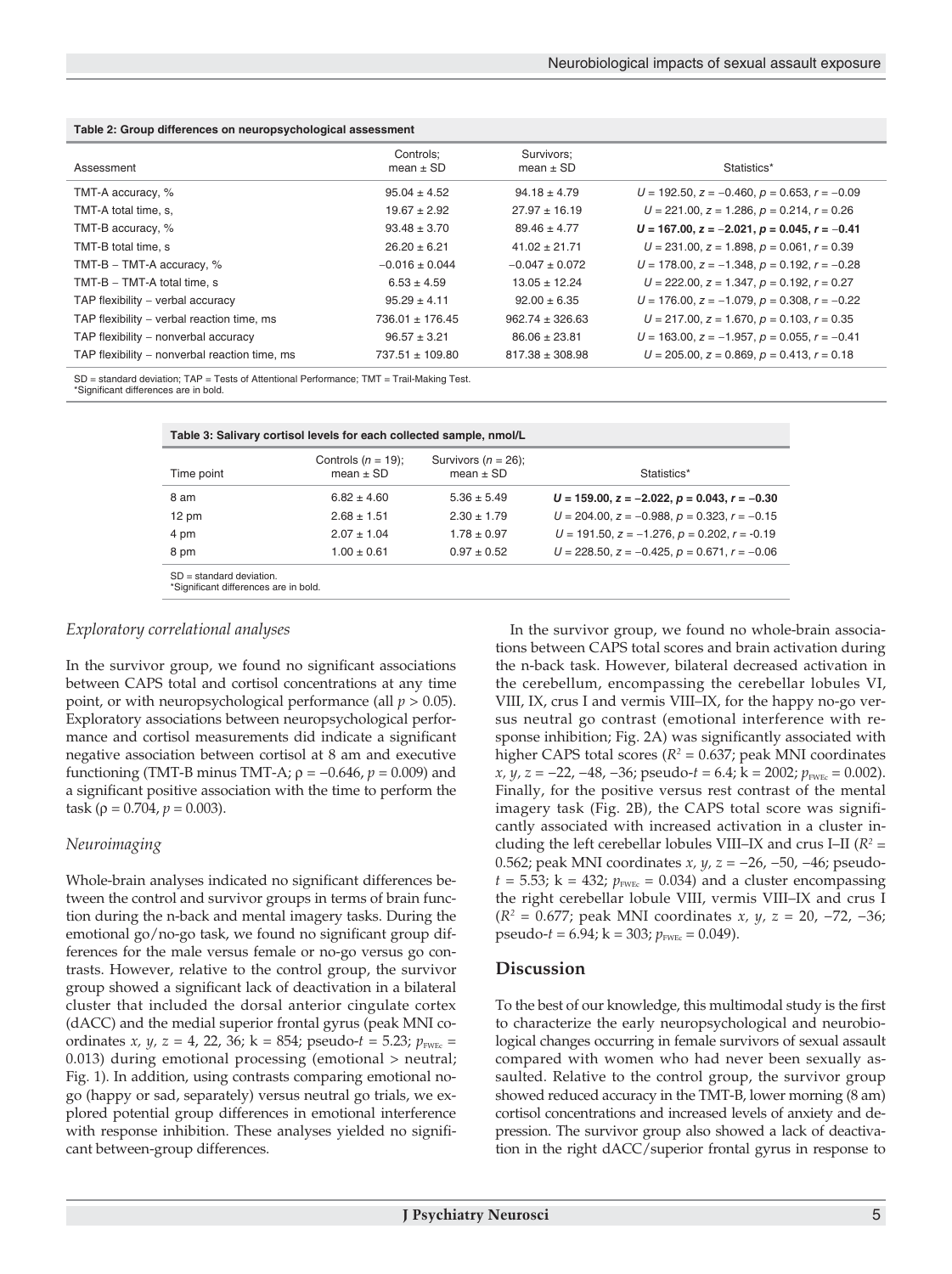emotional stimuli while performing an emotional go/no-go task. Finally, symptom severity in the survivor group was not associated with cortisol concentration or neuropsychological performance, but was associated with decreased left cerebellar activation in the potential emotional (happy) interference with response inhibition (emotional go/no-go task), as well as with increased bilateral cerebellar activation when thinking of positive memories (mental imagery task).

In this study, women who had experienced sexual assault showed impairments in cognitive flexibility (TMT-B). This was consistent with animal research showing similar deficits in a rat model (single prolonged stress) of PTSD,<sup>53</sup> and importantly, with deficits in switching between different task demands as reported in people with acute<sup>24</sup> and chronic PTSD.<sup>25</sup> In addition, while the lack of deficits in executive function (TMT-B minus TMT-A) was consistent with previous findings in acute PTSD,<sup>24</sup> the lack of working memory deficits was at odds with meta-analysis results in people with chronic PTSD.25 Interestingly, better performance on executive functioning was associated with lower morning (8 am) cortisol levels. It is therefore possible that survivors of sexual assault may not show the same cognitive deficit profile as survivors of other trauma (e.g., motor vehicular accident or other types of interpersonal violence). In addition, the cogni-



**Fig. 1:** Group differences in brain activation when processing emotional material during an emotional go/no-go task. Compared to controls (black), the survivors (grey) showed a lack of deactivation in the dorsal anterior cingulate cortex/superior frontal gyrus. Colour bar represents pseudo-*t* values; error bars represent 95% confidence interval. Initial  $p < 0.001$  uncorrected, with cluster-wise family-wise error (FWE) correction ( $p_{\text{FWE}}$  = 0.05). a.u. = arbitrary unit.

tive deficits observed in acutely traumatized populations might be different from those observed in people with chronic PTSD. These differences have implications for personalized treatments or interventions following trauma exposure. Future studies should investigate these differences by comparing groups of survivors exposed to different types of traumatic events.

While processing emotional content in the go/no-go task, the survivors showed a lack of deactivation in the dACC extending to the superior frontal gyrus. This was consistent with similar meta-analysis findings, indicating a possible heightened threat evaluation during emotional processing in PTSD.23 Indeed, the dACC is involved in the modulation of fear54 and in the appraisal and expression of negative emotions.55 The dACC is also a core region of the so-called salience network,<sup>56</sup> implicated in the detection of task-relevant/ salient stimuli to engage appropriate behaviour. This region is commonly reported to be hyperreactive in people with PTSD processing emotional material.<sup>23,57,58</sup> Lack of deactivation in the dACC may represent inadequate modulation of emotional material during a cognitive task shortly after a sexual assault. Because of the limited sample size of the current study, larger studies are needed to replicate this finding and confirm this interpretation.

Unexpectedly, in the survivor group, symptom severity was associated with decreased left cerebellar activation when investigating the interference of positive emotion (happy) with response inhibition, but also with increased bilateral cerebellar activation with a positive memory. The participation of the cerebellum in higher cognitive and affective processes is well-established as having a modulatory role in sending adaptive feedback to cortical areas during higherorder cognitive processes.59,60 The cerebellum is also involved in recognizing and discriminating emotional facial expressions,<sup>61,62</sup> processing self-related information through an affective regulatory loop including the frontal lobes and limbic system,<sup>63</sup> and in retrieving autobiographical memories.<sup>64</sup> It is possible that early alterations in cerebellar function when processing positive emotions may be a precursor of later alterations in the affective regulatory loop, especially between the vmPFC, the dACC and the amygdala, when PTSD symptoms become chronic. However, this interpretation remains speculative and will need to be formally tested using a longitudinal design.

Also, unexpectedly, the survivor group did not show alterations in brain function during working memory or response inhibition (no-go versus go) tasks, indicating that the function of the brain regions critical for these processes may be preserved in the early period following sexual assault. A complementary explanation would be that the participants who participated in this study were not those with more severe symptoms, presenting attenuated emotional and cognitive deficits and potentially less vivid memories of their traumatic event. Although these results are not consistent with previous neuropsychological studies using acute psychological stress<sup>16,20</sup> or in chronic PTSD,<sup>65,66</sup> to date no neuroimaging study has investigated these 2 cognitive abilities in acutely traumatized women. Further investigation in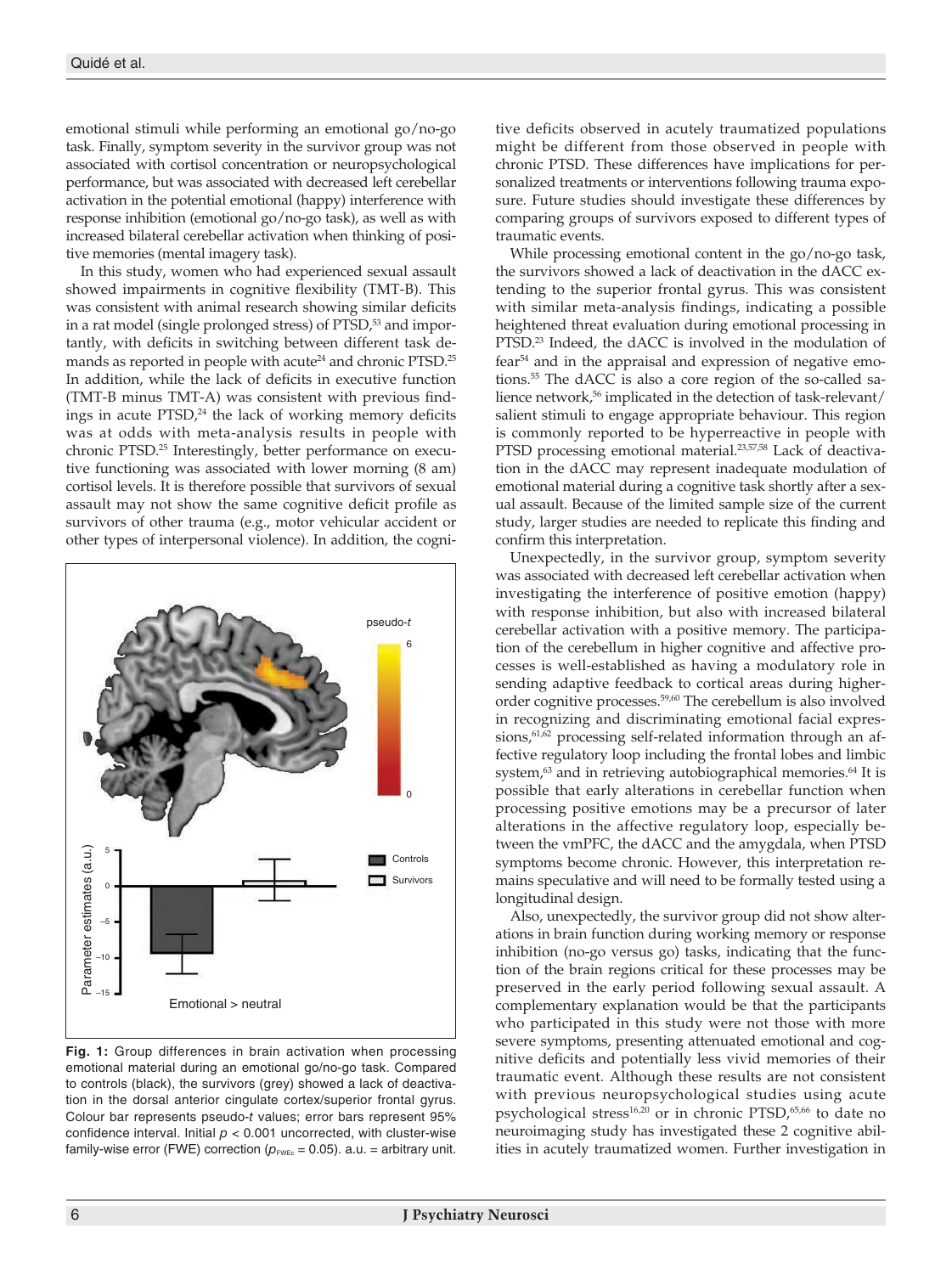

Fig. 2: Associations between symptom severity and brain function when processing positive emotions. In the survivor group, symptom severity (CAPS total score) was (**A**) negatively associated with cerebellar function during the interference of positive emotion on response inhibition (happy no-go v. neutral go), and (**B**) positively associated with left (red squares) and right (blue triangles) cerebellar activation when retrieving positive memory during the mental imagery task. Colour bar represents pseudo-*t* values; slices are shown in axial view and marked with the *z* coordinate as distance in millimetres from the anterior-posterior commissure. Initial *p* < 0.001 uncorrected, with cluster-wise family-wise error (FWE) correction ( $p_{\text{FWE}_c} = 0.05$ ). a.u. = arbitrary units; CAPS = Clinician-Administered PTSD scale.

larger samples is therefore warranted to better characterize the early functional changes associated with trauma exposure.

#### *Limitations*

An obvious limitation of this study was the small sample size. Inclusion of survivors of sexual assault in this particular period of disorientation and distress was challenging. We also acknowledge that the acquisition method of the functional neuroimaging data (ascending, sequential with no gap) may have introduced blood-flow and slice-to-slice artifacts. However, we carefully inspected the data and found no gross artifact. In addition, our morning cortisol measure may have been confounded by the cortisol awakening response. To avoid this issue, future studies of morning cortisol should be performed in reference to wakening time. Finally, an important limitation is related to interpretation of the nonsignificant results. Because of our limited sample size, we could not rule out the influence of type-II errors. Larger studies with sufficient statistical power are needed to confirm the subtle changes in neuropsychological and neuroendocrine alterations following sexual assault that the current study was unable to detect.

#### **Conclusion**

The goal of this study was to provide a better and more global understanding of the early neurobiological changes that occur following exposure to a single traumatic event by combining neuropsychological, neuroendocrine and functional neuroimaging measures. Our results revealed that a lack of deactivation of the dACC/superior frontal gyrus was associated with atypical emotional processing in survivors of sexual assault. In addition, cerebellar activation was associated with symptom severity when processing positive stimuli. Future studies are needed to better understand whether or not these early functional modifications can predict the development of PTSD.

**Acknowledgments:** The authors are grateful for the invaluable contributions of the participants. This project was funded by a Hospital Clinical Research Program (Hôpital Promoteur, CHRU de Tours). The authors acknowledge the Fondation Pierre Deniker and the SFR FED4226 Neuroimagerie Fonctionnelle for their financial support. Y. Quidé was supported by a postgraduate scholarship from the French Ministry of Higher Education, Research and Innovation. The funders had no role in the study design, data collection and analysis, decision to publish, or preparation of the manuscript. An abstract of the preliminary data from this study was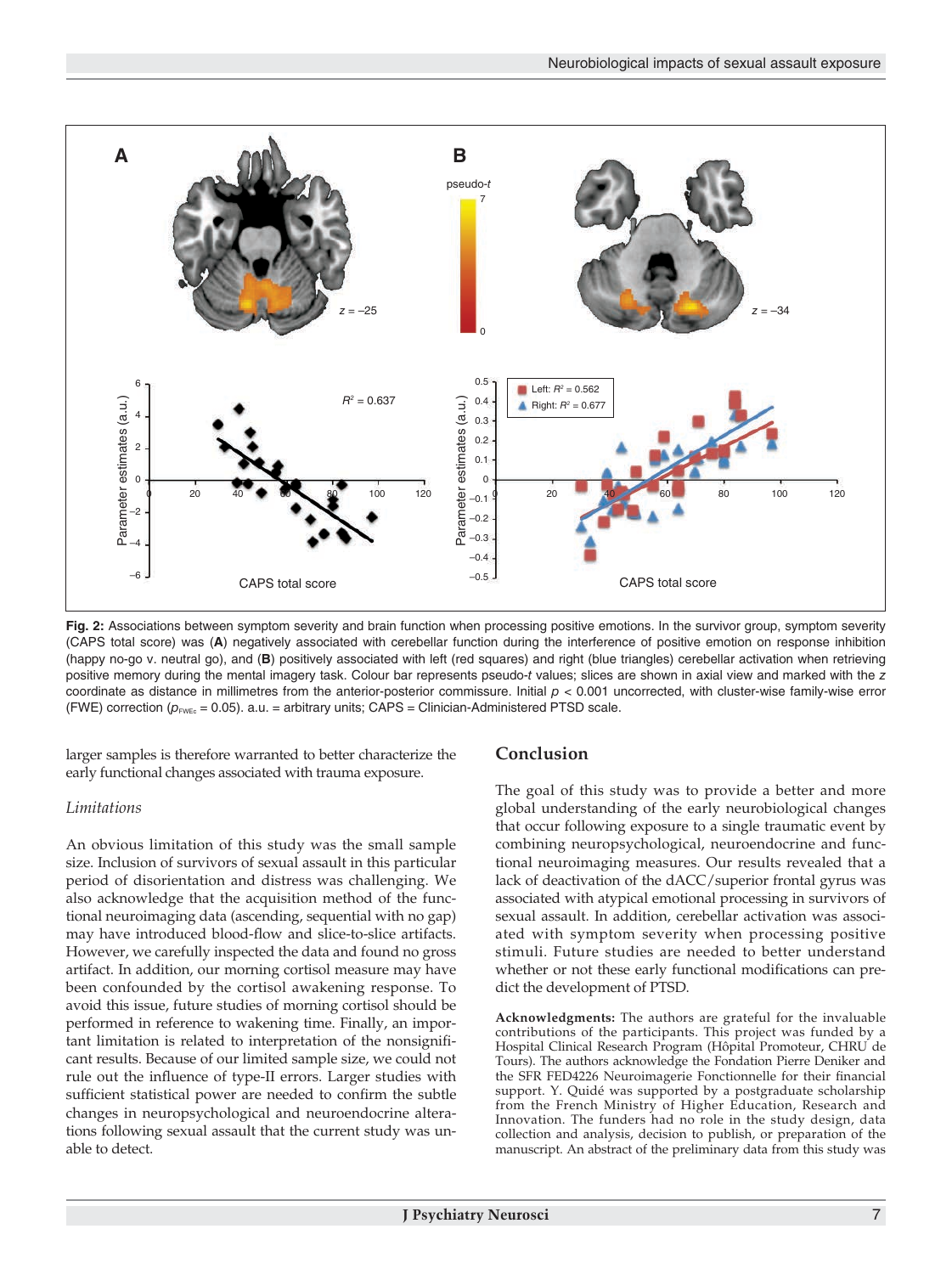presented as a poster at the 72nd Annual Scientific Convention and Meeting, Society of Biological Psychiatry Annual Meeting, May 19, 2017. The authors also thank the reviewers for their insightful comments on an earlier version of this manuscript.

**Affiliations:** From the School of Psychiatry, University of New South Wales, Randwick, NSW, Australia (Quidé); Neuroscience Research Australia, Randwick, NSW, Australia (Quidé); Inserm U1253 ''Imaging and Brain: iBrain,'' Université de Tours, Tours, France (Cléry, Andersson, Barantin, Dufour-Rainfray, Brizard, El-Hage); Centre d'Accueil des Victimes d'Agressions Sexuelles, Centre Hospitalier Régional d'Orléans, Orléans, France (Descriaud); Service de Médecine Légale, CHRU de Tours, Tours, France (Saint-Martin); Inserm CIC 1415, Centre d'Investigation Clinique, CHRU de Tours, Tours, France (Gissot, El-Hage); Association Départementale d'Aide aux Victimes d'Infractions Pénales d'Indre-et-Loire, ADAVIP 37, France Victimes 37, Tours, France (Carrey Le Bas); Centre d'Accueil des Victimes d'Agressions Sexuelles, Centre Hospitalier de Blois, Blois, France (Osterreicher); and CHRU de Tours, Tours, France (Dufour-Rainfray, Ogielska, El-Hage).

#### **Competing interests:** None declared.

**Contributors:** Y. Quidé, F. Andersson and W. El-Hage designed the study. F. Andersson, C. Descriaud, P. Saint-Martin, L. Barantin, V. Gissot, M.-P. Carrey Le Bas, S. Osterreicher, B. Brizard, M. Ogielska and W. El-Hage acquired the data, which Y. Quidé, H. Cléry, F. Andersson, V. Gissot, D. Dufour-Rainfray and W. El-Hage analyzed. Y. Quidé, H. Cléry and W. El-Hage wrote the article, which all authors reviewed. All authors approved the final version to be published and can certify that no other individuals not listed as authors have made substantial contributions to the paper.

#### **References**

- 1. Bajos N, Bozon M. Contexte de la sexualité en France. 2007.
- 2. US Department of Justice. Extent, nature, and consequences of rape victimization: findings from the National Violence Against Women Survey. 2006.
- 3. Carper TL, Mills MA, Steenkamp MM, et al. Early PTSD symptom sub-clusters predicting chronic posttraumatic stress following sexual assault. *Psychol Trauma* 2015;7:442-7.
- 4. Chivers-Wilson KA. Sexual assault and posttraumatic stress disorder: a review of the biological, psychological and sociological factors and treatments. *McGill J Med* 2006;9:111-8.
- 5. Nickerson A, Steenkamp M, Aerka IM, et al. Prospective investigation of mental health following sexual assault. *Depress Anxiety* 2013;30:444-50.
- 6. Pegram SE, Abbey A. Associations between sexual assault severity and psychological and physical health outcomes: similarities and differences among African American and Caucasian survivors. *J Interpers Violence* 2016;epub ahead of print.
- 7. Peter-Hagene LC, Ullman SE. Social reactions to sexual assault disclosure and problem drinking: mediating effects of perceived control and PTSD. *J Interpers Violence* 2014;29:1418-37.
- Ullman SE. Sexual revictimization, PTSD, and problem drinking in sexual assault survivors. *Addict Behav* 2016;53:7-10.
- World Health Organization and Pan American Health Organization. *Understanding and addressing violence against women*. Geneva: World Health Organization; 2012.
- 10. Ybarra ML, Espelage DL, Langhinrichsen-Rohling J, et al. Lifetime prevalence rates and overlap of physical, psychological, and sexual dating abuse perpetration and victimization in a national sample of youth. *Arch Sex Behav* 2016;45:1083-99.
- 11. Howard DE, Wang MQ. Psychosocial factors associated with adolescent boys' reports of dating violence. *Adolescence* 2003;38:519- 33.
- 12. Wolitzky-Taylor KB, Ruggiero KJ, Danielson CK, et al. Prevalence and correlates of dating violence in a national sample of adolescents. *J Am Acad Child Adolesc Psychiatry* 2008;47:755-62.
- 13. Blanchette I, Caparos S. Working memory function is linked to trauma exposure, independently of post-traumatic stress disorder symptoms. *Cogn Neuropsychiatry* 2016;21:494-509.
- 14. Oei NY, Everaerd WT, Elzinga BM, et al. Psychosocial stress impairs working memory at high loads: an association with cortisol levels and memory retrieval. *Stress* 2006;9:133-41.
- 15. Schoofs D, Pabst S, Brand M, et al. Working memory is differentially affected by stress in men and women. *Behav Brain Res* 2013; 241:144-53.
- 16. Schoofs D, Preuss D, Wolf OT. Psychosocial stress induces working memory impairments in an n-back paradigm. *Psychoneuroendocrinology* 2008;33:643-53.
- 17. Schoofs D, Wolf OT, Smeets T. Cold pressor stress impairs performance on working memory tasks requiring executive functions in healthy young men. *Behav Neurosci* 2009;123:1066-75.
- 18. Shields GS, Sazma MA, Yonelinas AP. The effects of acute stress on core executive functions: a meta-analysis and comparison with cortisol. *Neurosci Biobehav Rev* 2016;68:651-68.
- 19. Arnsten AF. Stress signalling pathways that impair prefrontal cortex structure and function. *Nat Rev Neurosci* 2009;10:410-22.
- 20. Qin S, Hermans EJ, van Marle HJ, et al. Acute psychological stress reduces working memory-related activity in the dorsolateral prefrontal cortex. *Biol Psychiatry* 2009;66:25-32.
- 21. Shansky RM, Lipps J. Stress-induced cognitive dysfunction: hormone-neurotransmitter interactions in the prefrontal cortex. *Front Hum Neurosci* 2013;7:123.
- 22. Aupperle RL, Melrose AJ, Stein MB, et al. Executive function and PTSD: disengaging from trauma. *Neuropharmacology* 2012;62:686-94.
- 23. Hayes JP, Hayes SM, Mikedis AM. Quantitative meta-analysis of neural activity in posttraumatic stress disorder. *Biol Mood Anxiety Disord* 2012;2:9.
- 24. Lagarde G, Doyon J, Brunet A. Memory and executive dysfunctions associated with acute posttraumatic stress disorder. *Psychiatry Res* 2010;177:144-9.
- 25. Polak AR, Witteveen AB, Reitsma JB, et al. The role of executive function in posttraumatic stress disorder: a systematic review. *J Affect Disord* 2012;141:11-21.
- 26. Pitman RK, Rasmusson AM, Koenen KC, et al. Biological studies of post-traumatic stress disorder. *Nat Rev Neurosci* 2012;13:769-87.
- 27. Cwik JC, Sartory G, Nuyken M, et al. Posterior and prefrontal contributions to the development posttraumatic stress disorder symptom severity: an fMRI study of symptom provocation in acute stress disorder. *Eur Arch Psychiatry Clin Neurosci* 2016;epub ahead of print.
- 28. Cwik JC, Sartory G, Schurholt B, et al. Posterior midline activation during symptom provocation in acute stress disorder: an fMRI study. *Front Psychiatry* 2014;5:49.
- 29. Daniels JK, Coupland NJ, Hegadoren KM, et al. Neural and behavioral correlates of peritraumatic dissociation in an acutely traumatized sample. *J Clin Psychiatry* 2012;73:420-6.
- 30. Nilsen AS, Blix I, Leknes S, et al. Brain activity in response to trauma-specific, negative, and neutral stimuli. A fMRI study of recent road traffic accident survivors. *Front Psychol* 2016;7:1173.
- 31. Wang X, Xie H, Cotton AS, et al. Preliminary study of acute changes in emotion processing in trauma survivors with PTSD symptoms. *PLoS One* 2016;11:e0159065.
- 32. Landré L, Destrieux C, Andersson F, et al. Working memory processing of traumatic material in women with posttraumatic stress disorder. *J Psychiatry Neurosci* 2012;37:87-94.
- 33. Sartory G, Cwik J, Knuppertz H, et al. In search of the trauma memory: a meta-analysis of functional neuroimaging studies of symptom provocation in posttraumatic stress disorder (PTSD). *PLoS One* 2013;8:e58150.
- 34. Harvey AG, Bryant RA, Dang ST. Autobiographical memory in acute stress disorder. *J Consult Clin Psychol* 1998;66:500-6.
- 35. St Jacques PL, Botzung A, Miles A, et al. Functional neuroimaging of emotionally intense autobiographical memories in posttraumatic stress disorder. *J Psychiatr Res* 2011;45:630-7.
- 36. Clark IA, Mackay CE. Mental imagery and post-traumatic stress disorder: a neuroimaging and experimental psychopathology approach to intrusive memories of trauma. *Front Psychiatry* 2015; 6:104.
- 37. McEwen BS, Seeman T. Protective and damaging effects of mediators of stress. Elaborating and testing the concepts of allostasis and allostatic load. *Ann N Y Acad Sci* 1999;896:30-47.
- 38. Meewisse ML, Reitsma JB, de Vries GJ, et al. Cortisol and posttraumatic stress disorder in adults: systematic review and metaanalysis. *Br J Psychiatry* 2007;191:387-92.